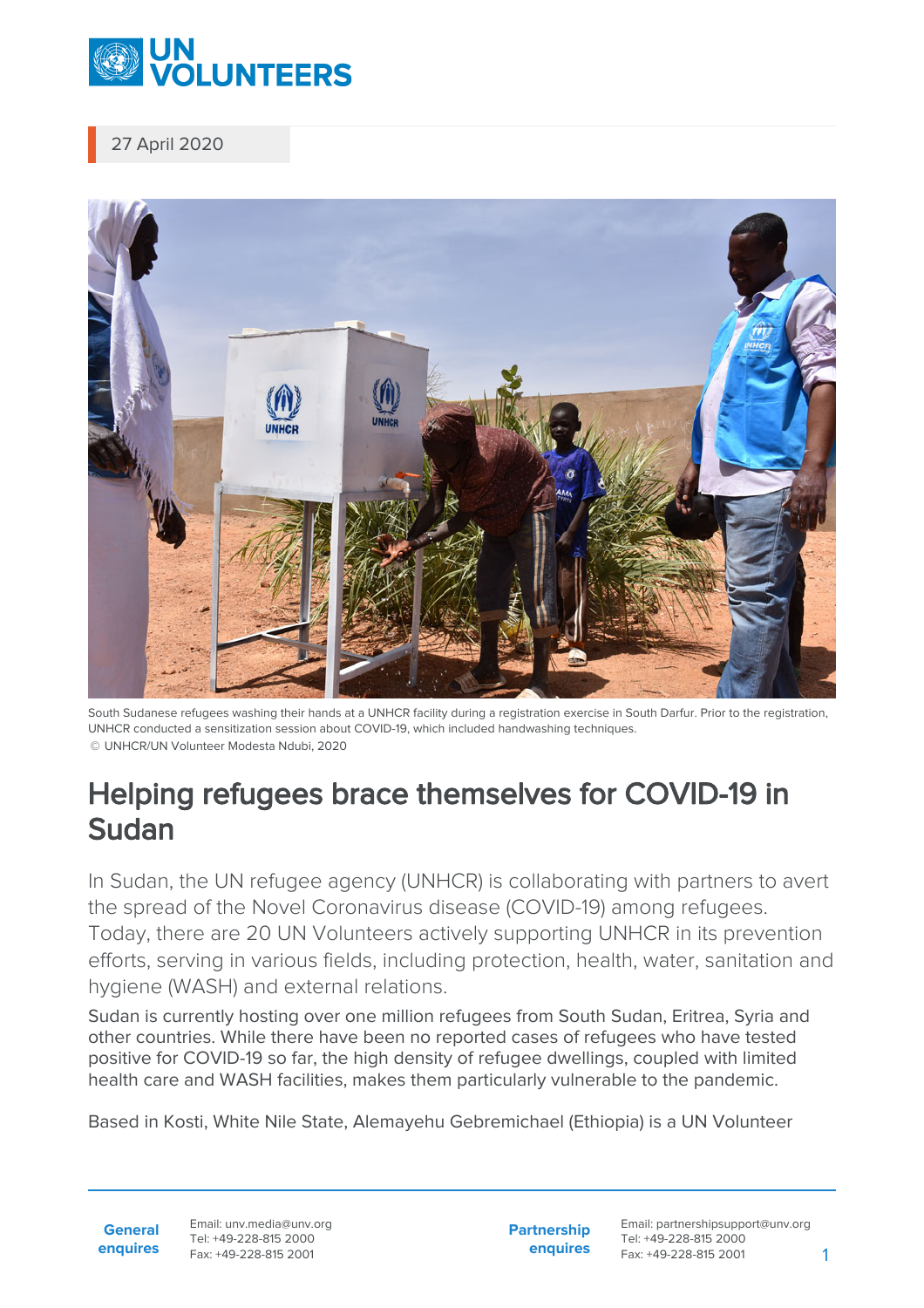

serving as a Health and Nutrition Officer within a programme that caters to the needs of nearly 160,00 refugees in nine camps.

Prior to the COVID-19 pandemic, Alemayehu was delivering trainings to medical staff on integrated disease surveillance, Health Information Systems (HIS), and pharmaceutical supply management. But since the outbreak of the virus, his tasks have been focused on training healthcare staff on active surveillance, triage, isolation and case management.

At the same time, Alemayehu continues to visit the camps to assess if there are any cases of people affected by the COVID-19 outbreak. He is also now supporting awareness-raising efforts, through collaboration with WASH colleagues and partners.

We need to be kind to people, especially to the refugees who need our assistance and support in protecting themselves and their families from COVID-19. Be generous and lend a helping hand to those in need and those who are confined at home because of COVID-19. --Alemayehu Gebremichael, UN Volunteer with UNHCR Sudan

Alice Alaso (Uganda) is another UN Volunteer supporting UNHCR in delivering health and nutrition services to refugees in Sudan. She is based in El-Daein, East Darfur, with a programme that is currently serving more than 79,000 refugees in two camps and seven settlements.

Alice arrived in El-Daein around the time when the first COVID-19 case was reported in Sudan. Right upon her arrival, she became involved in the rapid assessment of the level of preparedness for response to the virus in health facilities within refugee camps.

Additionally, Alice is taking part in the COVID-19 Task Force, a group comprising UN and government partners that is coordinating COVID-19 interventions. As the health focal point in East Darfur, she has also been participating in discussions at the Darfur area level where she has been providing guidance on key issues, such as isolation centres, risk communication and medical supplies.

I would like to applaud all the health and nutrition workers around the world for the great sacrifices they have made in the fight against COVID-19. They, just like soldiers, are faced with considerable mental stress, due to panic related to the pandemic. --Alice Alaso, UN

**General enquires** Email: unv.media@unv.org Tel: +49-228-815 2000 Fax: +49-228-815 2001

**Partnership enquires**

Email: partnershipsupport@unv.org Tel: +49-228-815 2000 Fax: +49-228-815 2001 2